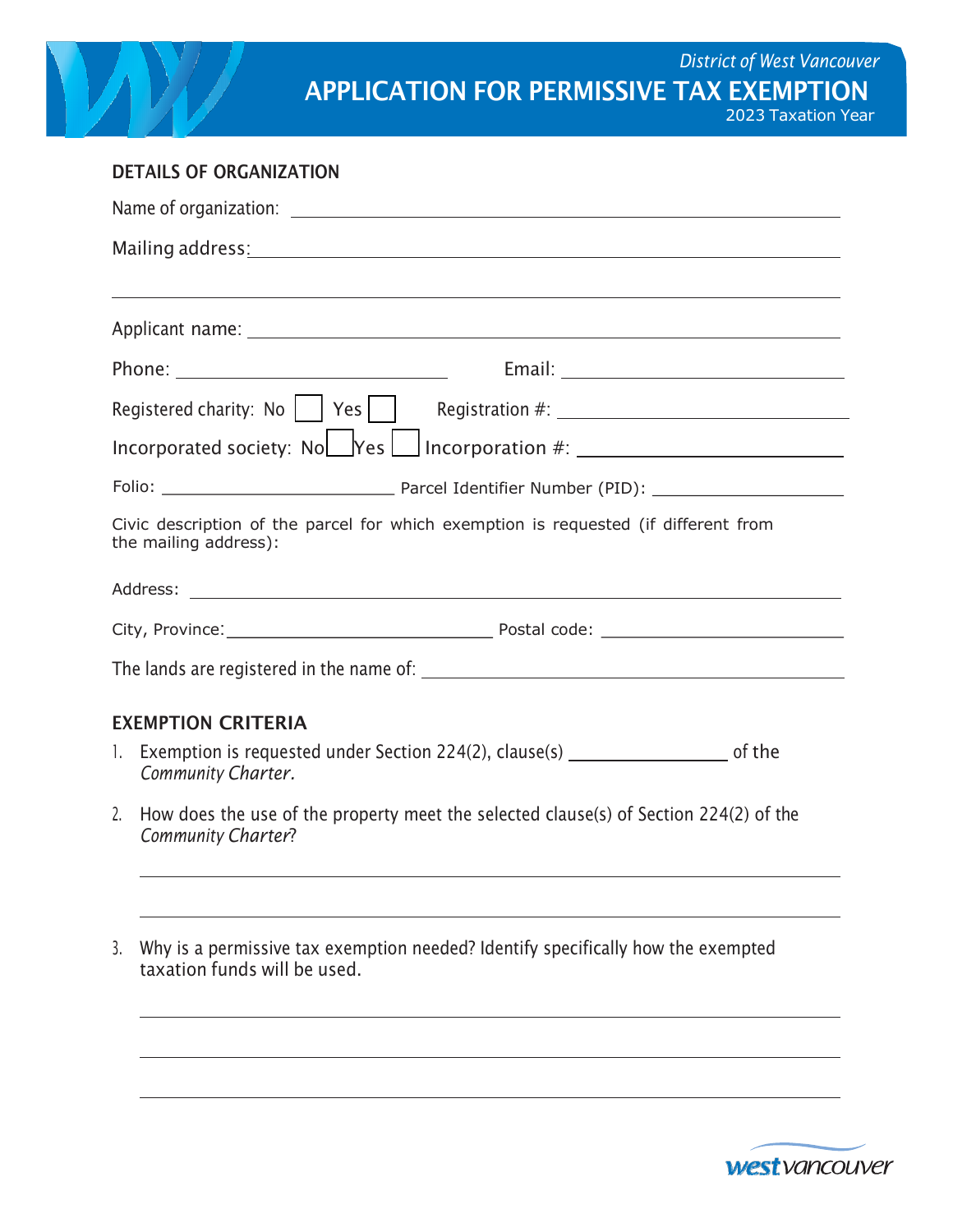4. Is your application for ancillary or surrounding lands?

Yes No

- If yes, provide the area in square meters for which a permissive tax exemption is being requested:
- If yes, is there potential for the ancillary and surrounding lands to be subdivided from the portion of the property that is statutorily exempt and developed? Yes | No
- 5. Is any part of the property used for non-charitable, non-philanthropic or for-profitable purposes? Yes No
	- $\cdot$  If yes, provide details below.

### COMMUNITY BENEFIT

6. Does your organization provide services that result in community benefits to residents of the District of West Vancouver ("District") who are not directly affiliated with your organization?

| Y<br>Aς | N٥ |
|---------|----|
|         |    |

 $\cdot$  If yes, provide details below.

7. Does your organization sponsor or financially support individuals or other organizations in the District?

| - C |  | w |  |  |
|-----|--|---|--|--|
|-----|--|---|--|--|

If yes, provide details below.

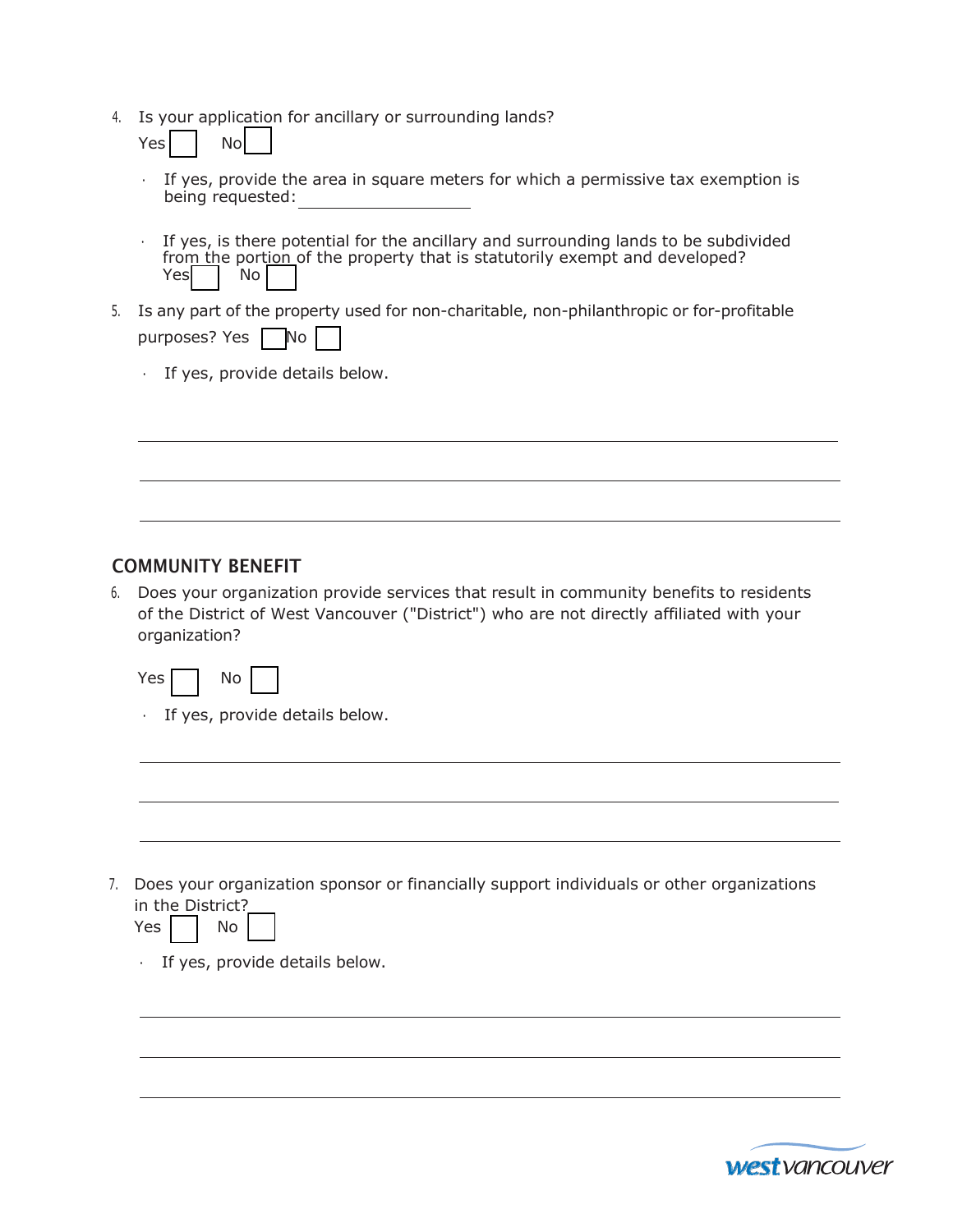8. Does your organization provide services or space to other charitable, philanthropic and not-for-profit groups/organizations?

| ۱<br>N۵<br>י |  |
|--------------|--|
|--------------|--|

- If yes, please provide details in Appendix 1.
- 9. Are the services provided by your organization available to all residents of the District?

| Yesl | N٥ |  |  |
|------|----|--|--|
|------|----|--|--|

If no, provide details below.

10. Please provide the approximate number of individuals your organization served in the last calendar year and where they resided:

District of West Vancouver: District of North Vancouver: City of North Vancouver: Other:

11. Is your organization willing to assist with the programs and services that result in community benefit?



If yes, check all amenities that may be provided by your organization and fill out the details in Appendix 2:



- Space for arts groups' programs, presentations or performing purposes
- Meeting and program space for other not-for-profit groups
- Community garden space
- Allowing activities on adjacent territory
- Other (please specify):

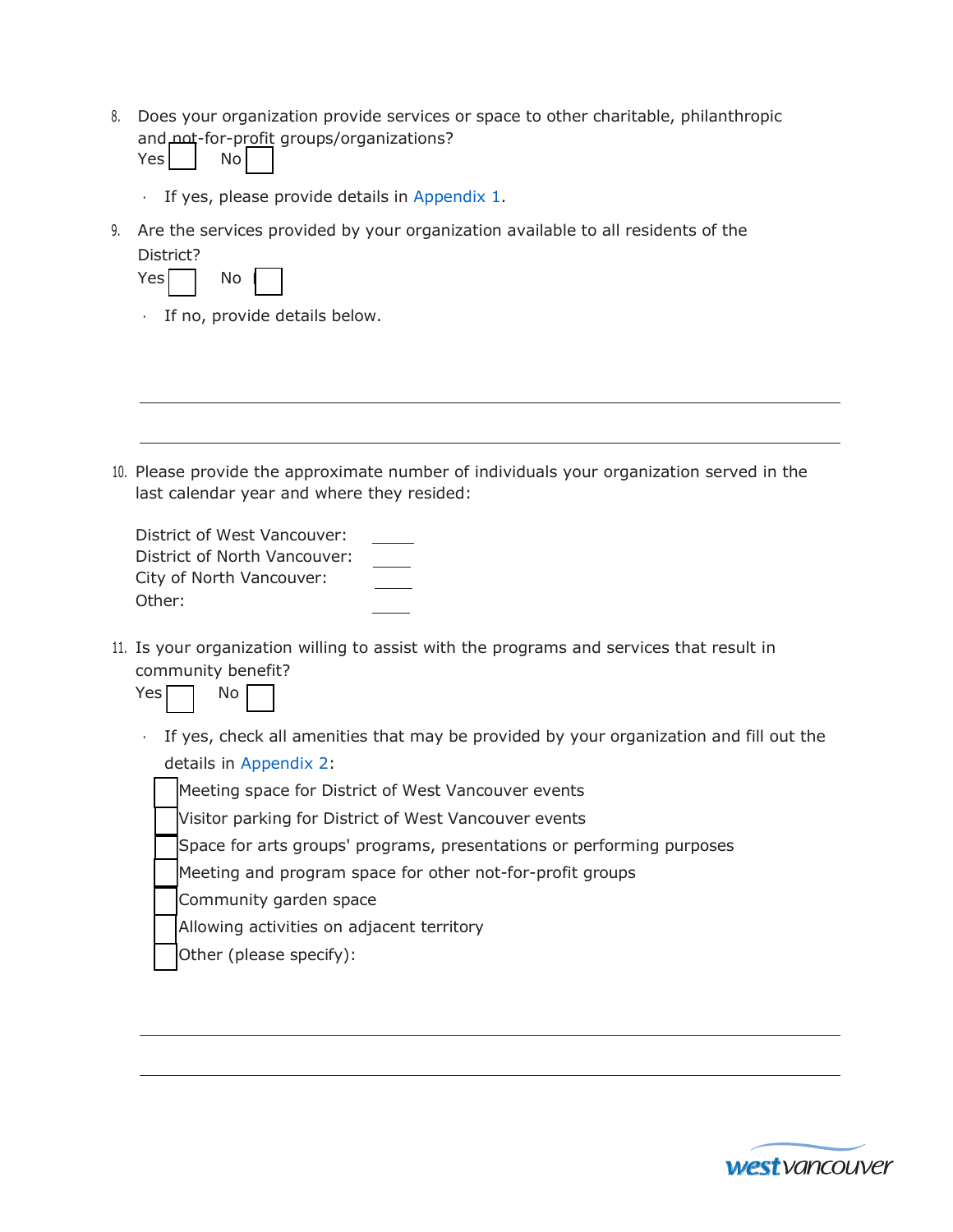12. Describe other grants and/or financial contributions and in-kind support received from the District of West Vancouver in 2021-2022. Please include all contributions such as community grants, donation/loan of District equipment or goods, staff support for events, free use of space for meetings, events or equipment storage, advertising, and so on.

| 13. Do you rent out any part of the property that is within the area in which you are<br>requesting a permissive tax exemption?<br><b>No</b><br>Yes<br>If yes, please describe the rental and cost share arrangement(s) and the amount<br>٠<br>of revenue that your organization receives annually.<br>14. If your organization had a surplus in 2021, explain how the surplus was allocated.<br>15. What per cent of the 2021 surplus was used on projects or initiatives in the District?<br>$\sim$ 0/0<br>What per cent of the 2021 surplus was used on projects or initiatives outside of<br>the District? ___________%<br>16. Do you have current plans to sell or otherwise change the ownership and operation of<br>the property that is within the area in which you are requesting a permissive tax<br>exemption?<br>No<br>Yes<br>If yes, provide details below. |  |
|---------------------------------------------------------------------------------------------------------------------------------------------------------------------------------------------------------------------------------------------------------------------------------------------------------------------------------------------------------------------------------------------------------------------------------------------------------------------------------------------------------------------------------------------------------------------------------------------------------------------------------------------------------------------------------------------------------------------------------------------------------------------------------------------------------------------------------------------------------------------------|--|
|                                                                                                                                                                                                                                                                                                                                                                                                                                                                                                                                                                                                                                                                                                                                                                                                                                                                           |  |
|                                                                                                                                                                                                                                                                                                                                                                                                                                                                                                                                                                                                                                                                                                                                                                                                                                                                           |  |
|                                                                                                                                                                                                                                                                                                                                                                                                                                                                                                                                                                                                                                                                                                                                                                                                                                                                           |  |
|                                                                                                                                                                                                                                                                                                                                                                                                                                                                                                                                                                                                                                                                                                                                                                                                                                                                           |  |
|                                                                                                                                                                                                                                                                                                                                                                                                                                                                                                                                                                                                                                                                                                                                                                                                                                                                           |  |
|                                                                                                                                                                                                                                                                                                                                                                                                                                                                                                                                                                                                                                                                                                                                                                                                                                                                           |  |
|                                                                                                                                                                                                                                                                                                                                                                                                                                                                                                                                                                                                                                                                                                                                                                                                                                                                           |  |

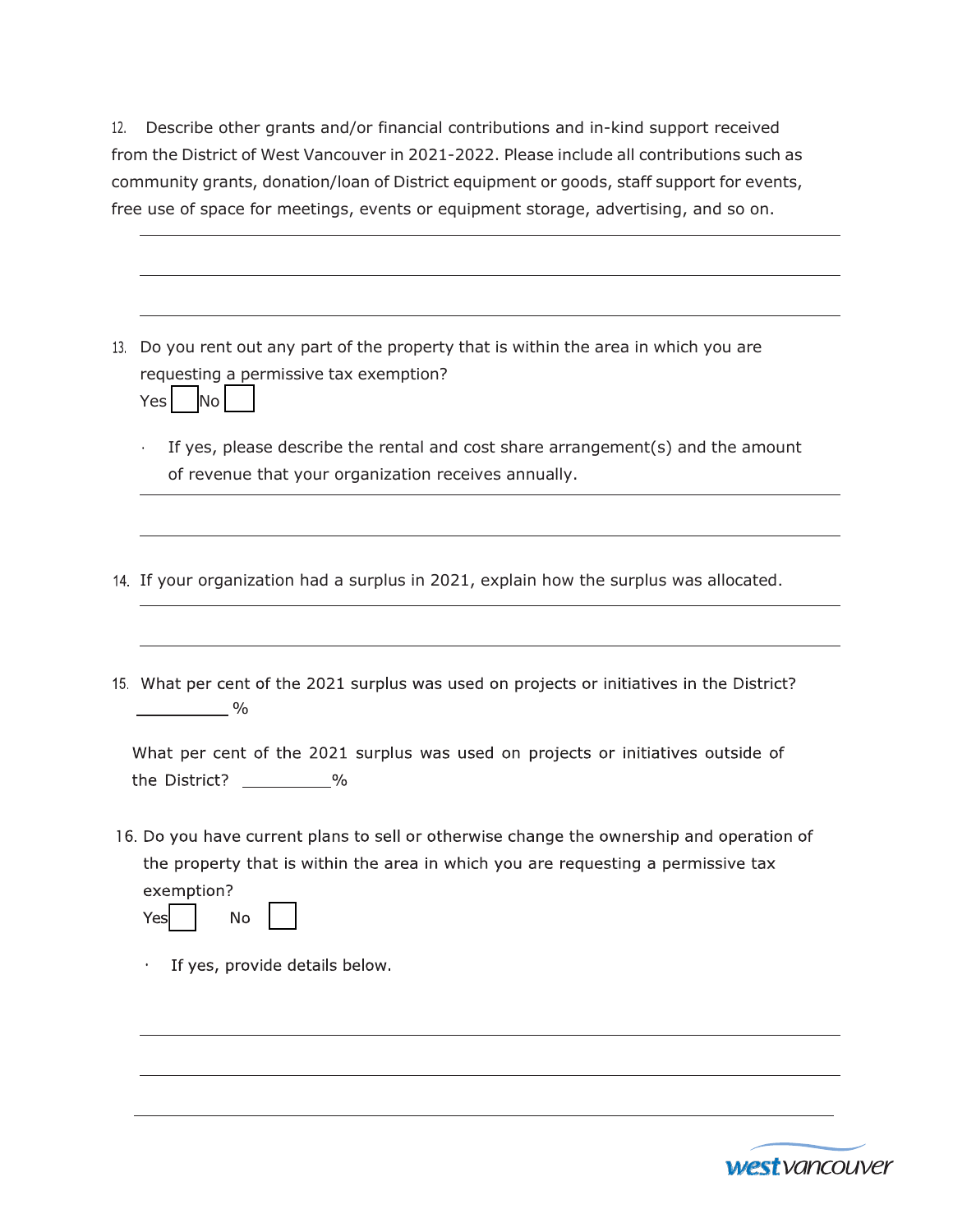#### ADDITIONAL INFORMATION

| <b>ADDITIONAL INFORMATION</b>                                                                                                                                                                 |                 |
|-----------------------------------------------------------------------------------------------------------------------------------------------------------------------------------------------|-----------------|
| Please provide a copy of the following:                                                                                                                                                       | <b>Attached</b> |
| Most current financial statements                                                                                                                                                             |                 |
| Approved budget for the current year                                                                                                                                                          |                 |
| Scale drawing of property that includes buildings, parking<br>lots, landscaping, playgrounds, fields, and so on                                                                               |                 |
| Appendix 1 (if applicable)                                                                                                                                                                    |                 |
| Appendix 2 (if applicable)                                                                                                                                                                    |                 |
| <b>CERTIFICATION</b>                                                                                                                                                                          |                 |
| I certify that to the best of my knowledge the information provided in this tax exemption<br>application is accurate and complete, and is endorsed by the organization which I represent.     |                 |
| Every building on the lands is in use and continues to be set aside for the purposes described<br>in the clause under Section 224(2) of the Community Charter for which exemption is claimed. |                 |
|                                                                                                                                                                                               |                 |

### **CERTIFICATION**

Name

Title

Freedom of Information and Protection of Privacy Act - Notice of Collection and Use: Personal information on this application is collected by the District of West Vancouver ("District") under section 26(c) of the Freedom of Information and Protection of Privacy Act for the purpose of assessing permissive tax exemption applications and compiling a registry of available community use space. If your application indicates that you have space available for community use, your contact information will be added to the registry and shared with third party non-profit organizations so that they can contact you regarding that community-use space. Personal Information on this application will not be used or disclosed other than for the purpose for which it was obtained, pursuant to FIPPA sections 32-33.2.

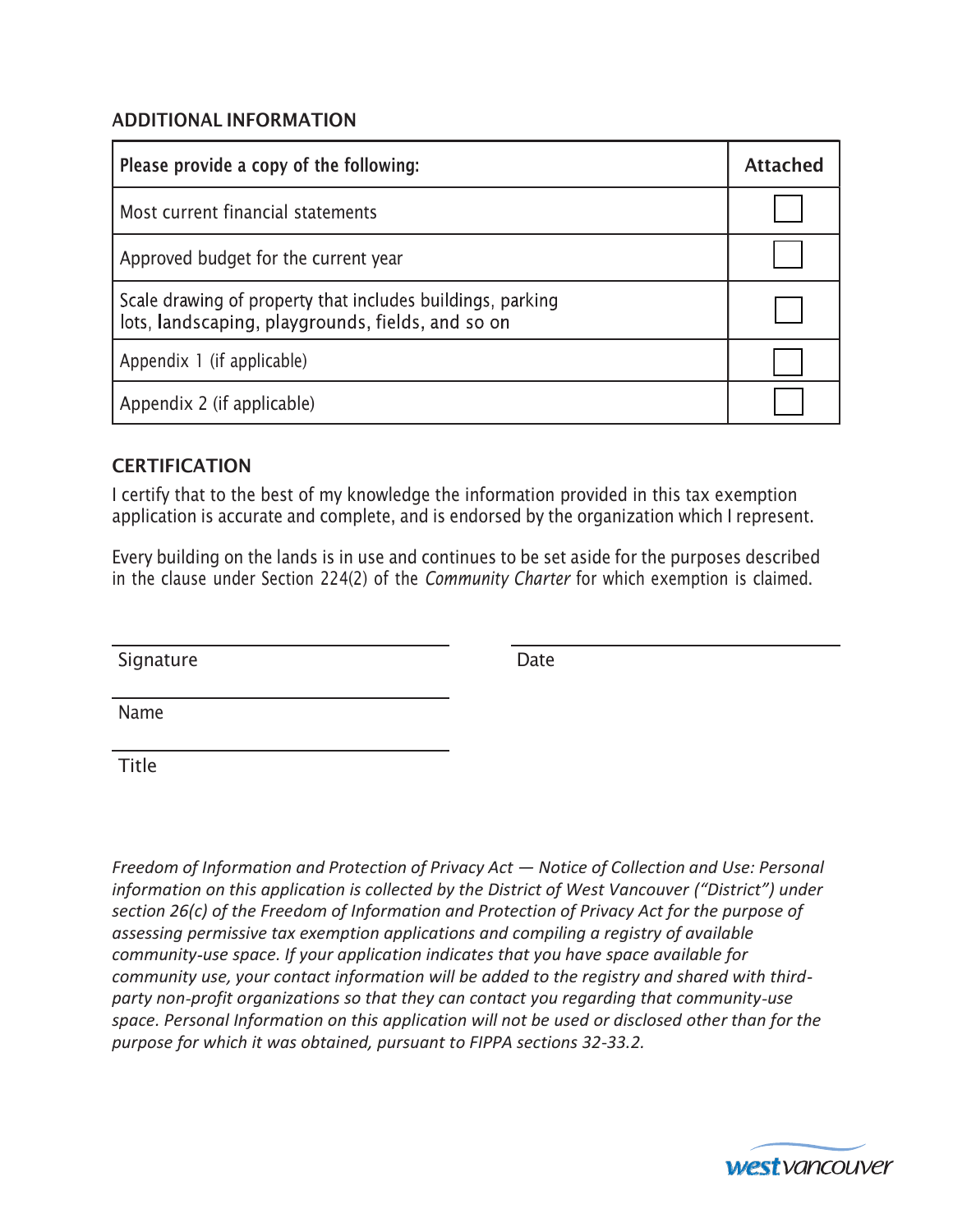# Appendix 1

Services or space provided by the applicant to other charitable, philanthropic and not-forprofit groups/organizations. 1. The Services or space provided by the applicant to other charitable, philanthropic and not-for-profit groups/organizations.<br>1. Type of benefit being provided (for example, meeting room, parking, financial assistance):<br>1

| 2. Recipients—organizations/individuals that have received benefits provided by the |  |
|-------------------------------------------------------------------------------------|--|
| applicant.                                                                          |  |

Name:

Contact person (for organizations):

- Contact information (phone, email):
- Amount of benefit that was provided (for example, how often the space was used or how much funding was received)

4. When were the benefits provided?

5. Do you plan to continue providing benefits to this organization/individual? A. When were the benefits provided?<br>
S. Do you plan to continue providing benefits to this organization/individual?<br>
Yes  $\Box$  No  $\Box$ <br>
Add a separate sheet if needed to list all recipients/benefits provided to them.<br>
West